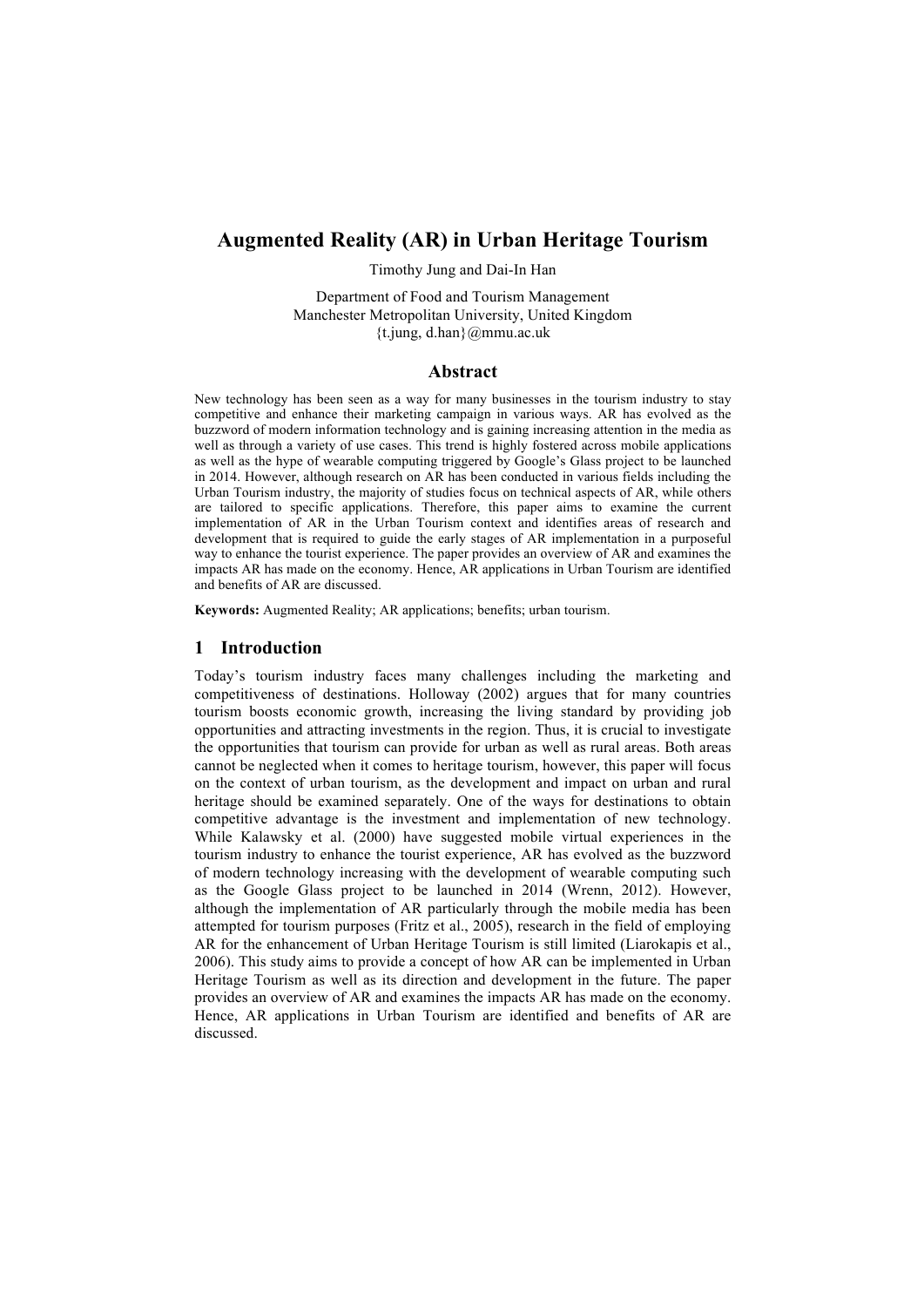# **2 Writing Style**

## **2.1 Augmented Reality (AR)**

Although many definitions of AR exist, most of them are tailored to specific usecases, while all of them agree that AR refers to any enhancement of the real environment by computer-generated content. Up to this point, computerized content is fostered by graphical overlay. However, the supplementation of other senses is being explored (King, 2009). Nonetheless, AR is still seen to be in its infant stage and is being further developed and explored in its capabilities, leading to a continual modification to define AR (Olsson et al., 2012). Due to its nature of mixed reality, AR has proven significant support and potential in many industries, which have been mostly of industrial nature up to this point (Reinhart and Patron, 2003; King, 2009). Thus, academics and industry practitioners have seen the potential of AR in industries such as tourism that lives from the exploitation of its immediate surrounding (Olsson et al., 2011). Current AR implementations in the public sphere are focused on mobile applications running on smartphone devices since 2007 and have incorporated the use of GPS navigation for localisation and provision of more information on specific points of interest (Yovcheva et al., 2012). Other early indications of AR include image recognition as trigger, which have spread awareness through the use of QR-Codes, which has started as a gimmick but have proven to be capable for more purposeful use and companies such as Layar and HP's Aurasma that introduced the first AR implementations for interactive overlay (Kan et al., 2009). While hardware limitations have slowed down the development of AR for public use, developers are continuously working on and improving hardware issues, such as battery life as well as image tracking and stability (Gazzard, 2011). Nevertheless, AR is argued to have a high potential for the tourism industry due to the ability of enhancing the immediate surrounding (Fritz et al., 2005).

### **2.2 Impacts of Augmented Reality**

Even though AR has become a buzzword of modern technology, it is surprising how little AR has been used so far to generate revenue (News 3.0, 2013). AR shows high potential in many areas and is regarded to create significant economic as well as noneconomic benefits for businesses and stakeholders in various industry sectors. While AR is still seen by many businesses as gimmick and used for promotional purposes only, Semico forecasts the revenues generated from AR technology to exceed USD 600 billion by 2016 (Business Wire, 2013). It is believed that AR will not only serve to grab peoples' attention, but as mainstream technological tool that will alter the way people interact with technology and content (Business Wire, 2013). Furthermore, it has been found in the Semico research that over 864 million cellphones will be AR enabled by 2014 (Breeze, 2012) and 100 million vehicles include AR functions in the equipment (Mind Commerce, 2013). Ahonen (2012) predicted users to adopt AR naturally with the increasing market penetration of smartphones and expects AR users to exceed 1 billion by 2020. As AR penetration is mainly spread in the public through mobile applications, the trend is expected to continue and result in 2.6 billion AR app downloads by 2017 according to Juniper Research (2012). Even today, developers spend significant parts of their budgets into AR technology. Ingram (2013) argues that about USD 670 million is currently spent on the development and research into AR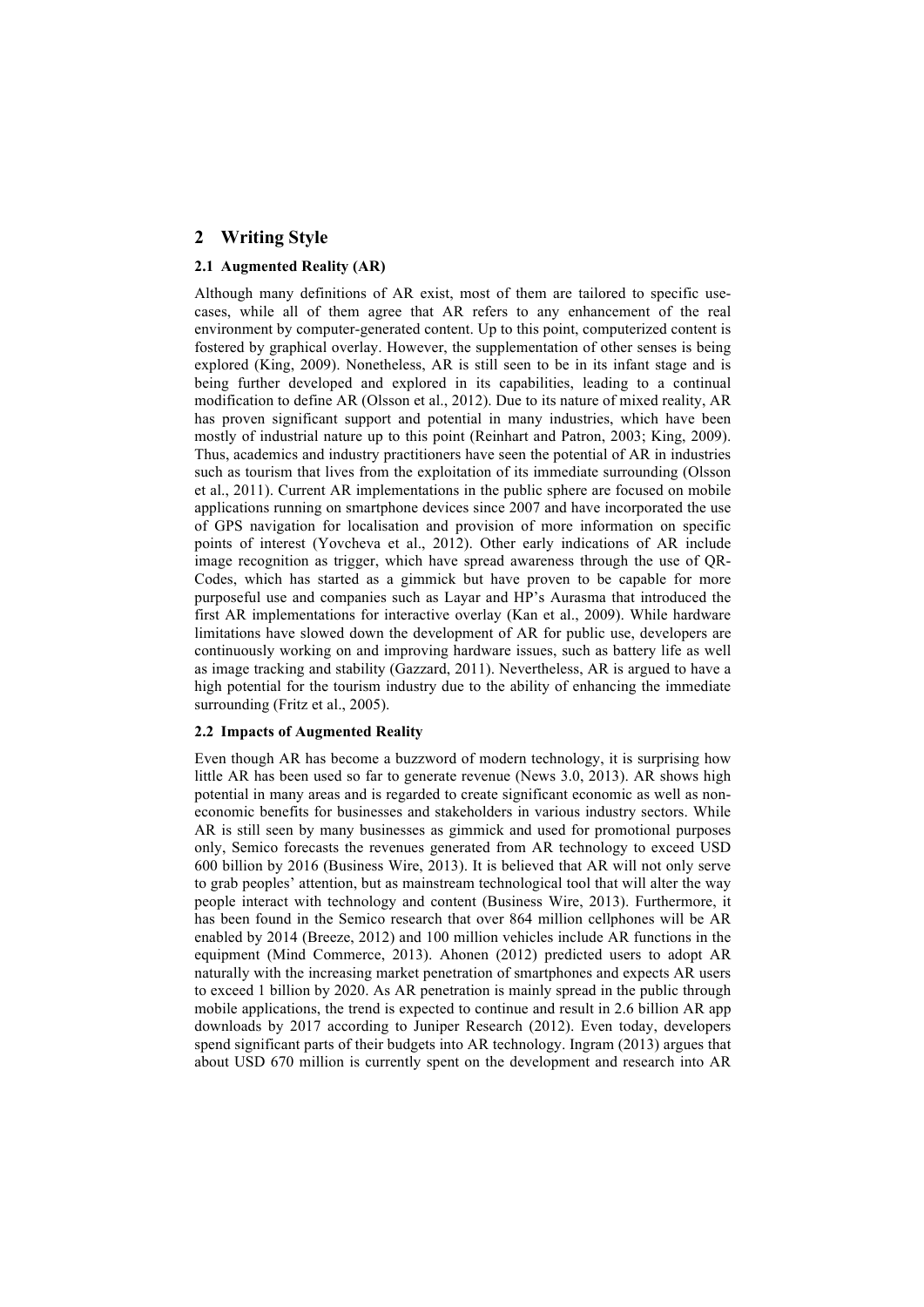and is expected to increase to USD 2.5 billion within the next five years. Investments into AR are increasing in many industry sectors as more people see the potential that this technology has to offer through the combination with a cloud based database that is able to grant access to information immediately and anywhere in the world. However, while AR has mainly been used for promotional activities to enhance brand image and social capital, businesses that have implemented AR are now seeking to further develop the technology to encourage customers to a purchase decision seeking economic benefits (News 3.0).

## **2.3 AR applications in Urban Heritage Tourism**

Tourism destinations require constant investment into new technologies, following the current trend of mobile use, in order to stay competitive in the global market, as Fritz et al. (2005) point out the difficulty of many tourist attractions facing the lack of funding to maintain the site. Olsson and Väänänen-Vainio-Mattila (2011) argue that AR devices have the potential of replacing the common tourist guide and become the next generation personalized guide as personal service is gaining popularity across the service sector. Current tourism AR applications have focused on pinpointing the tourist's location and providing background information on POIs in the area (Höllerer and Feiner, 2004). However, due to GPS limitations in the mobile device, such applications still need improvement and increased efficiency to be fully functional and be able to support the tourist. Furthermore, attempts have been made to enhance the holiday experience through AR gaming, such as TimeWarp (Herbst et al., 2008) as well as the reconstruction of heritage sites, such as monuments and public spaces through a 'time travel' effect (Fritz et al., 2005). Heritage sites are considered one of the key sectors of tourism in the urban context. Urban heritage has started to develop due to many influences, one being the global economic impact on many destinations around the world (Chang et al., 1996). Urban heritage destinations, such as Dublin and Venice are considered to be attractions in their nature where impacts on the destination reflect the conflict between tourism and socio economic issues compared to other destinations that live due to built in tourist attractions. The number of tourists in such urban destinations is steadily increasing, affecting the tourist experience as well as the living space of its residents (Nasser, 2003). One of the concerns in urban tourism deals with the issue of space and the limitation of posting signs or other types of information boards that potentially affect existing urban heritage sites (Rkhter, 2004). Thus, virtual space has been suggested as an alternative area to portrait and store information relevant for tourism purposes (Kalay et al., 2007). The proper use of AR for heritage as well as urban tourism still requires investigation to enhance the tourist experience (Fritz et al., 2005). This study aims to provide a concept for the development and implementation of AR in the Urban Tourism context. Current implementations of AR in tourism still lack the effective engagement of the tourist in order to enhance the tourist experience. However, if implemented properly and purposefully, AR shows a high potential of becoming a mainstream technological tool in the tourism industry in the future due to its indoor and outdoor capabilities (Fritz et al., 2005).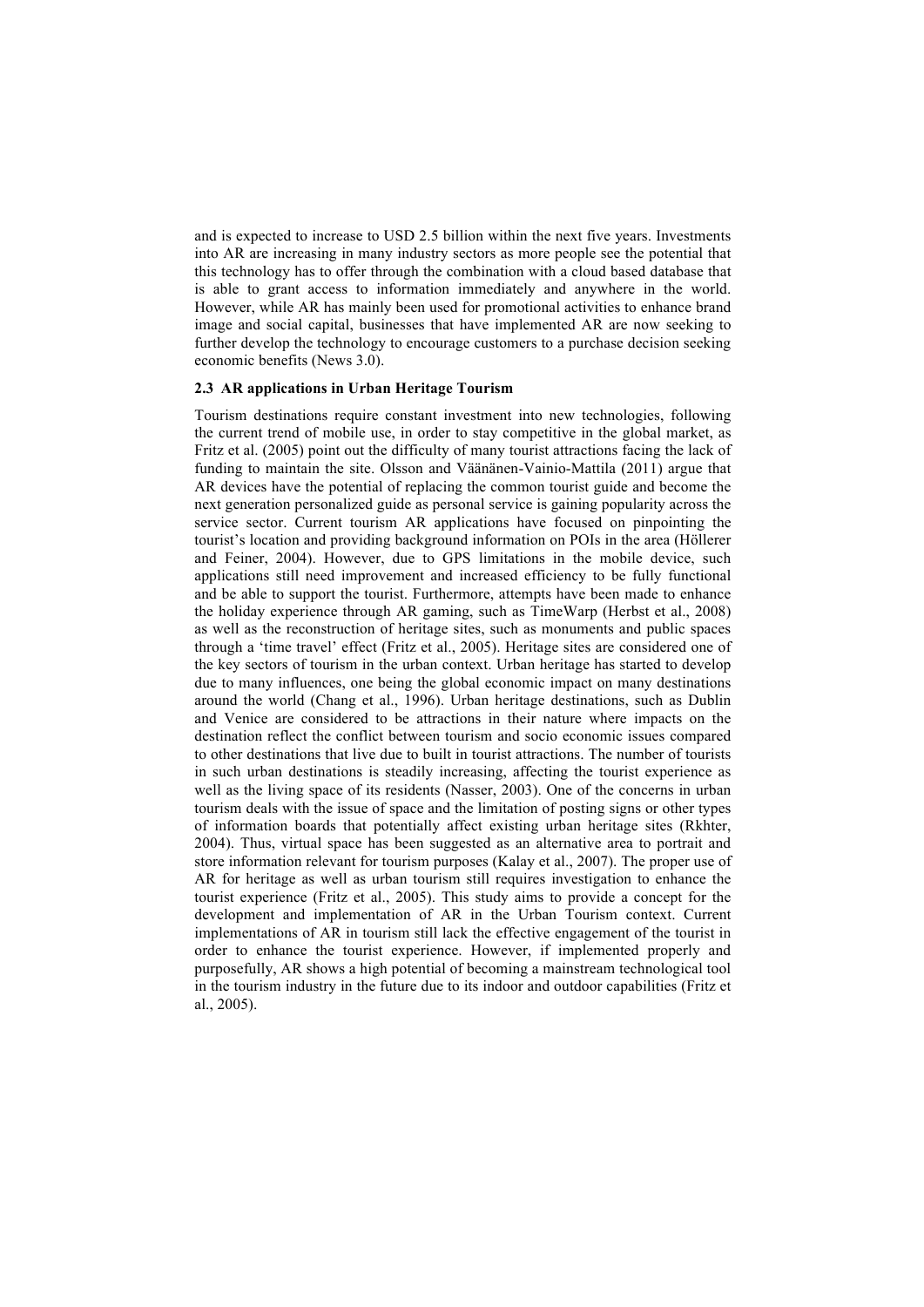#### **2.4 Benefits of Augmented Reality**

The benefits that AR comprises are widespread and does not only affect the business sector, but increasingly the end-user. With the increasing use of the Internet for tourism purposes, the tourism product has become more transparent empowering the tourist to get in contact with the destination prior to the actual trip. However, a common dilemma with industries, such as tourism that are based on intangible experiences, the possibility to interact with the destination has been limited. Through the introduction of mobile AR applications, tourists are able to interact with a tourism product prior to the trip as well as on site (Lu and Smith, 2008). Current AR implementations in tourism facilitate the tourists to pinpoint their location and provide information on the immediate surrounding based on sources from the world-wide-web (Höllerer and Feiner, 2004). Other applications of AR have been tested in museums to serve as virtual tourist guide to enhance the way tourists see, experience and interact with the exhibitions and enable the tourist to interpret art pieces in various ways (Damala et al., 2007). AR has been praised for its potential to facilitate particularly for educational purposes due to its nature of providing a dynamic experience and hands on interaction (Horn, 2006). Especially for tourist attractions that are linked to a heritage or religious site, regulations for maintaining the site often restrict the use of information boards and signs, which can alter or affect the heritage site negatively. Therefore, AR has been seen as potential method to provide information depth to tourists without affecting the environment by utilizing the virtual space. Through mobile applications, such as 'Paris, Then and Now' tourists are able to travel back in time and experience Paris 100 years ago in 2000 different locations (Hutchings, 2013). Such entertainment purposes are increasingly popular in the tourism industry, which can be seen in the amount that is being developed towards AR gaming (Herbst et al., 2008). As services are shifting towards personalized and targeted content, AR is increasingly gaining more interest among end-users, as well as businesses (Lee et al., 2008). Pushing more use-cases, it has already made an impact in the way people go shopping. Businesses, such as TryLive allows the user to try on virtual glasses and test the look online through a website without having to physically be there (Total Immersion, 2013). AR will provide social benefits and alter habits of how people used to shop and experience customer service. While information can be tailored to specific needs and preferences, the invasion of privacy and access of personal data will remain to be a challenge to overcome (Hyman, 2013). Another issue will be the amount of virtual spam and unauthorised advertising that AR allows for open source networks (Zacharias, 2010). However, as more people are exposed to AR and make use the technology, the experience and benefits are expected to surmount such issues.

Up to this point, businesses have identified AR as a potential form of low cost marketing, which engages the customer with the brand for a rich user experience and increases perceived value (Sung and Cho, 2012). Through digital marketing campaigns, especially through the generation of AR games and interactive marketing, such as TryLive, companies have triggered a new trend to market to various segments of the market and engage the customer with the brand (Total Immersion, 2013). Potentially, AR has the ability to supplement the step of physically walking to the store to purchase a product by providing sufficient information and immediate purchase alternatives (Applefeld, 2013). However, the amount of businesses in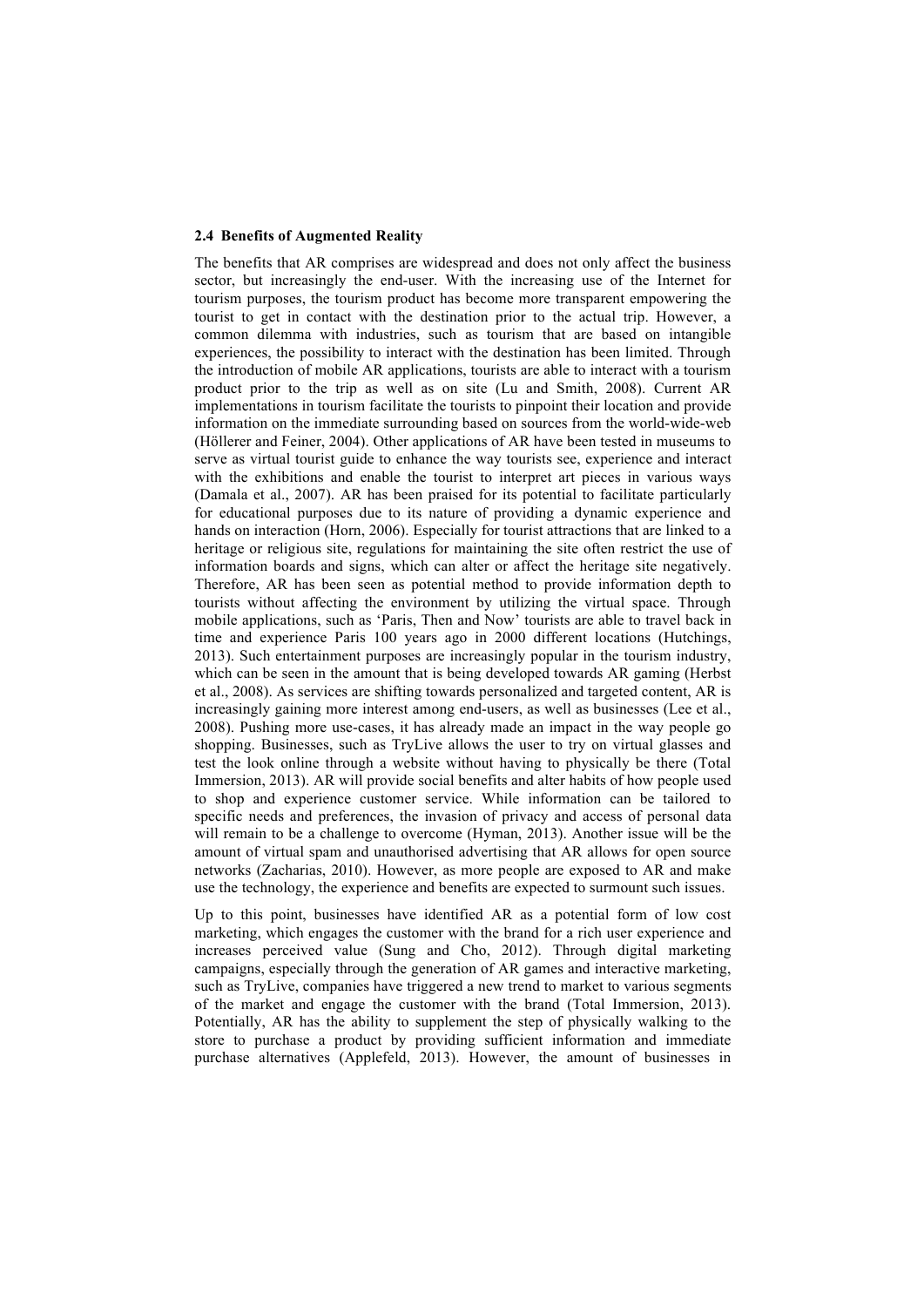tourism that have shown impact of AR in revenue and sales is still limited and requires more exploration (Challinor, 2013).

## **2.5 The Human Factor in AR**

Since AR is an interactive technology, it is inevitable to discuss the benefit and challenges of user adopting the technology. In order to implement AR in a meaningful way, it is critical that information is presented and handled by users to suit the need of each individual. Comerford and Johnson (2007) argue that AR technology, although providing standardized information and features, needs to be developed in a way that is adjustable to every user's preference. The same phenomenon was evident in investigating the use of AR technology for male and female users, which showed that men in general would perform more productively compared to women when completing a task using AR (Ahmad et al., 2005). It has been discussed that Augmented Reality has been implemented in various ways to enhance the user's environment and provide a way to directly interact with immediate information. However, Wang and Dunston (2004) argued that it is crucial to design information layers in a way that prevents information overload, resulting in poorer performance and distraction. Novel technology, such as AR is expected to make an impact on every day life of people in the future. However, the human factor and support should be the focus of continuous improvement of technology when designing and implementing AR.

# **3 Conclusion and Future Research**

The aim of this research was to provide the current implementation of AR in the Urban Tourism context and identify areas of research and development that is required to guide the early stages of AR implementation in a purposeful way to enhance the tourist experience and benefit tourism business. The present study identified that AR is slowly moving from a hype and gimmick stage into an area of purposeful implementation in various sectors. As such, although AR in tourism is still considered a new concept, the employment of AR to enhance the tourist experience is rapidly gaining popularity (Fritz et al., 2005). Literature review suggests that AR through mobile applications has been seen to be adopted by tourists naturally, however, it was argued that current technological issues still need to be overcome in order to have a positive effect on the tourist experience (Olsson et al., 2012). Nonetheless, the impact of AR in tourism is significant and is expected to grow exponentially in the coming years through the development of hardware and software as well as with the coming trend of wearable computing triggered by computerised watches and Google's Glass project (Wrenn, 2012). The paper provides an overview of AR and examines the impacts AR has made on the economy. AR applications are wide ranged and many more exist within the tourism industry. Developers are continuously improving current technological standards and the potential of AR has not yet fully exploited. However, it is believed that AR will become a mainstream technology and should not be ignored by businesses in the tourism sector. For academia, this paper provides an overview of current AR practices in the tourism industry and areas of benefit as well as the identification of problems that need to be overcome. Many aspects of AR in tourism still require research to provide an indication of potential implementation as well as benefits. However, such applications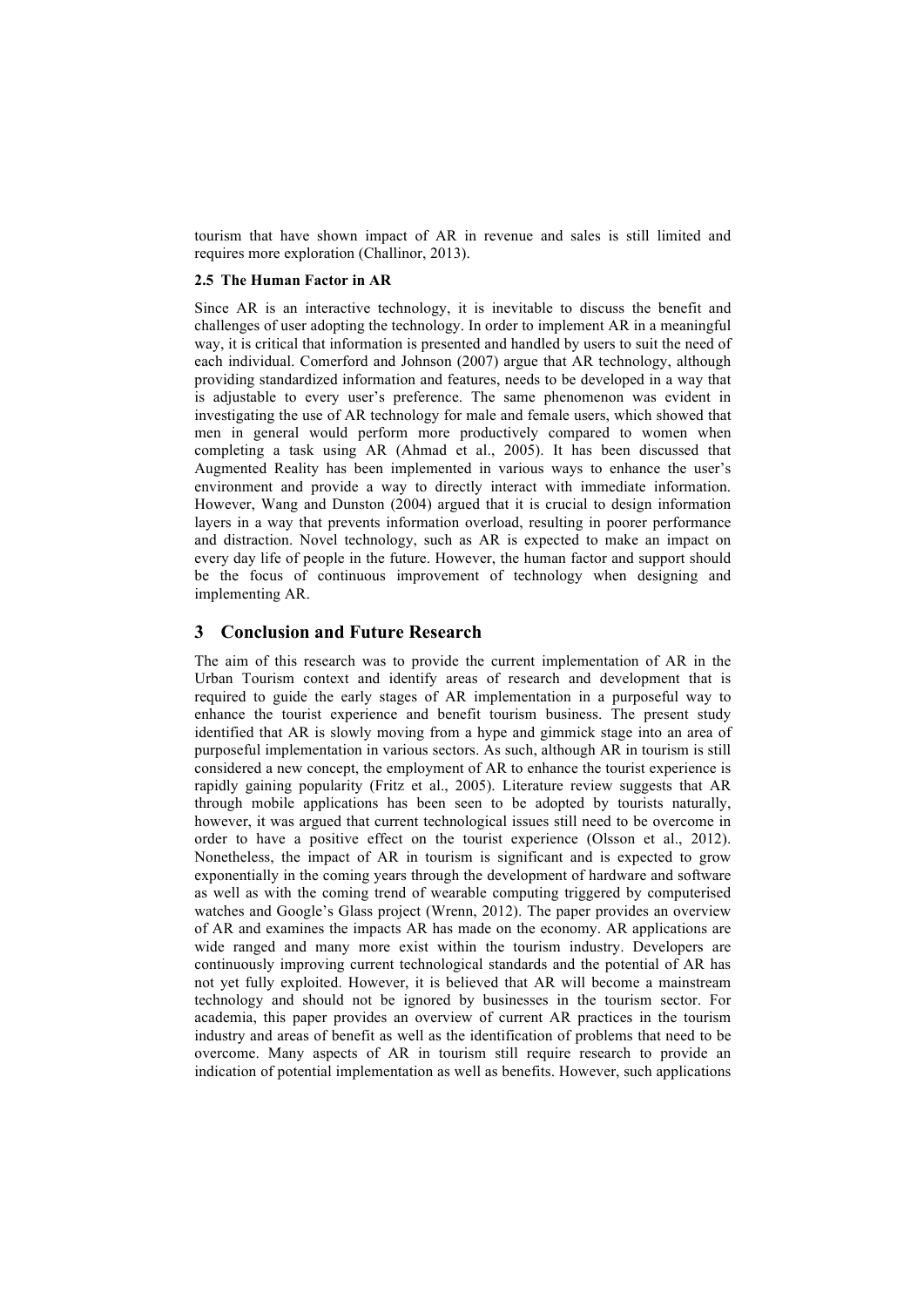lack the active engagement of the tourist and interactive aspect that AR can provide to attract and motivate tourists to connect with the destination or tourist attraction. Thus, AR is an area that still requires investigation in the tourism sector to fully exploit the possibilities and benefits of this technology. AR research in the urban tourism context should therefore be directed in exploring the ways AR can be used to enhance the tourist experience. Such could be focused on tourist acceptance and ease of use to implement AR effectively as well as on the design and use of content through AR for purposeful employment.

## **References**

- Ahmad, A.M., Goldiez, B.F., and Hancock, P.A. (2005). Gender Differences in Navigation and Way finding using Mobile Augmented Reality. *Proceedings of the Human Factors and Ergonomics Society Annual Meeting* 49(1868).
- Ahonen (2012). Tomi Ahonen Calls out: Augmented Reality is the 8th Mass Medium. *Brightsideofnews.* **Retrieved heating** *from:* http://www.brightsideofnews.com/news/2012/4/11/tomi-ahonen-calls-out-augmentedreality-is-the-8th-mass-medium.aspx
- Applefeld, N. (2013). Four Ways to Reinvent Retail Marketing through Augmented Reality. *Spin Sucks*. Retrieved from: http://spinsucks.com/marketing/four-ways-to-reinventretail-marketing-through-augmented-reality/
- Breeze, M. (2012). How augmented reality will change the way we live. *The Next Web.* Retrieved from: http://thenextweb.com/insider/2012/08/25/how-augmented-reality-willchange-way-live/
- Business Wire (2013). Revenues for Augmented Reality in Consumer Electronics Industry to Approach \$600 billion by 2016, Forecasts Semico Research. *Business Wire.* Retrieved from: http://www.businesswire.com/news/home/20120816006090/en/Revenues-Augmented-Reality-Consumer-Electronics-Industry-Approach
- Challinor, M. (2013). It's time to take augmented reality from gimmick to revenue generator. *Inma*. Retrieved from: http://www.inma.org/blogs/mobile-tablets/post.cfm/it-s-time-totake-augmented-reality-from-gimmick-to-revenue-generator
- Chang, T.C., Milne, S., Fallon, D., and Pohlmann, C. (1996). Urban Heritage Tourism The Gobal-Local Nexus. *Annals of Tourism Research,* 23(2).
- Comerford, D. and Johnson, W. W. (2007). Potential Capabilities in a Future, Augmented Cockpit. *Ergonomics in Design: The Quarterly of Human Factors Applications*, *15*(1), 8-13.
- Damala, A., Marchal, I., and Houlier, P. (2007). Merging augmented reality based features in mobile multimedia museum guides. *Anticipating the Future of the Cultural Past,* CIPA Conference 2007, Athens, Greece.
- Fritz, F., Susperregui, A., and Linaza, M.T. (2005). Enhancing Cultural Tourism experiences with Augmented Reality Technologies. *The Eurographics Association.*
- Gazzard, A. (2011). Location, location, location: Collecting space and place in mobile media. *Convergence: The International Journal of Research into New Media Technologies*  17(4), 405–417.
- Herbst, I., Braun, A., McCall, R., and Broll, W. (2008). TimeWarp: Interactive Time Travel with a Mobile Mixed Reality Game. *MobileHCI 2008*, Amsterdam, Netherlands.
- Holloway, J. C., (2002). The business of tourism. Prentice Hall Publisher, Sixth Edition.
- Höllerer, T.H., and Feiner, S.K. (2004). Chapter Nine Mobile Augmented Reality. In H. Karimi & A. Hammad (Eds.), *Telegeoinformatics: Location-Based Computing and Services*. USA: Taylor & Francis Books Ltd.
- Horn, M. (2006). Wings of learning, Fraunhofer Magazine, 18-19.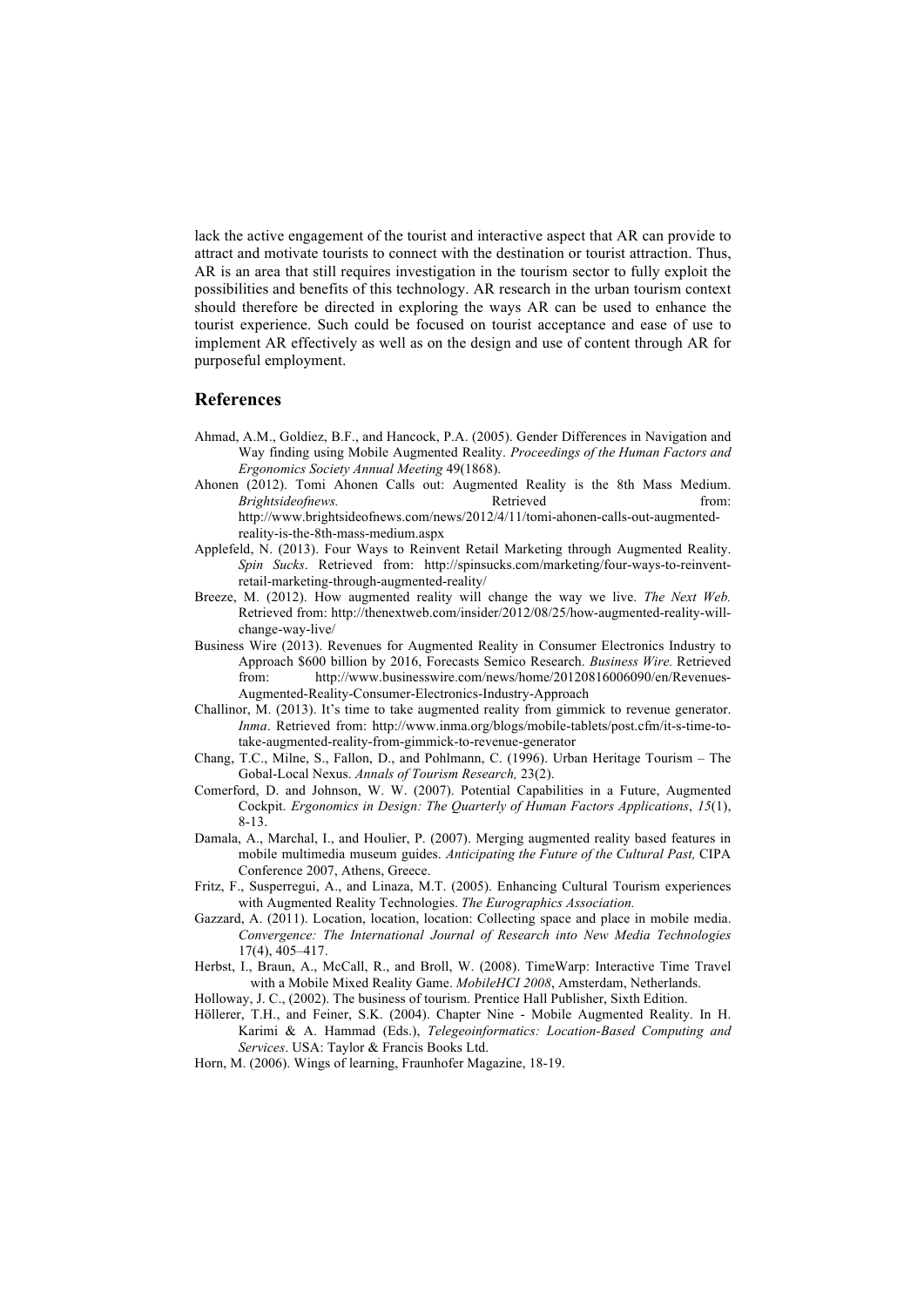- Hutchings, E. (2013). Time travel through Paris with augmented reality app. *PSFK.* Retrieved from: http://www.psfk.com/2013/07/paris-travel-augmented-reality-app.html
- Hyman, P. (2013). Augmented-Reality Glasses Bring Cloud Security Into Sharp Focus. *Communications of the ACM,* 56(6), 18-20.
- Ingram, K. (2013). Augmented Reality Technology Could Benefit Marketers. *CMS Wire.*  Retrieved from: http://www.cmswire.com/cms/customer-experience/augmented-realitytechnology-could-benefit-marketers-021645.php
- Kalawsky, R.S., Stedmon, A.W., Hill, K., and Cook, C.A. (2000). A Taxonomy of Technology: Defining Augmented Reality. *Proceedings of the Human Factors and Ergonomics Society Annual Meeting,* 44(507).
- Kalay, Y., Kvan, T., and Affleck, J. (Eds.). (2007). *New heritage: new media and cultural heritage*. Routledge.
- Kan, T. W., Teng, C. H., and Chou, W. S. (2009). Applying QR code in augmented reality applications. *Proceedings of the 8th International Conference on Virtual Reality Continuum and its Applications in Industry*, 253-257.
- King, R. (2009). Augmented Reality Goes Mobile. Retrieved from: http://www.businessweek.com/stories/2009-11-03/augmented-reality-goesmobilebusinessweek-business-news-stock-market-and-financial-advice
- Lee, J. Y., Seo, D. W., and Rhee, G. (2008). Visualization and interaction of pervasive services using context-aware augmented reality. *Expert Systems with Applications*, *35*(4), 1873- 1882.
- Liarokapis, F., Brujic-Okretic, V., and Papakonstantinou, S. (2006). Exploring urban environments using virtual and augmented reality. *Journal of Virtual Reality and Broadcasting*, *3*(5), 1-13.
- Lu, Y. and Smith, S. (2008). Augmented reality e-commerce: how the technology benefits people's lives. *Human-computer interaction*.
- Mind Commerce (2013). Brave New World: Convergence of Broadband, Location and Augmented Reality. *Mind Commerce*. Retrieved from: http://www.mindcommerce.com/Publications/BraveNewWorld\_BroadbandLocationAR .php
- Nasser, N. (2003). Planning for urban heritage places: reconciling conservation, tourism, and sustainable development. *Journal of Planning Literature*, *17*(4), 467-479.
- News 3.0 (2013). Augmented reality is beginning to brings commercial benefits for publishers & brands. *News 3.0.* Retrieved from: http://news3.co.uk/2013/02/20/looking-throughthe-page-into-the-material-world/
- Olsson, T., Kärkkäinen, T., Lagerstam, E., and Ventä-Olkkonen, L. (2012). User evaluation of mobile augmented reality scenarios. *Journal of Ambient Intelligence and Smart Environments,* 4(1), 29-47.
- Olsson, T. and Väänänen-Vainio-Mattila, K. (2011). Expected user experience with mobile augmented reality services. MobileHCI, *Workshop of Mobile Augmented Reality.*
- Reinhart, G. and Patron, C. (2003). Integrating Augmented Reality in the assembly domainfundamentals, benefits and applications. *CIRP Annals-Manufacturing Technology*, *52*(1), 5-8.
- Rkhter, L. K. (2004). The politics of heritage tourism development, Emerging issues for the new millennium. *Tourism Development*, 108.
- Sung, J. and Cho, K. (2012). User experiences with augmented reality advertising applications: focusing on perceived values and telepresence based on experiential learning theory. *Human Centric Technology and Service in Smart Space.* HumanCom 2012, 9-15.
- Total Immersion (2013). The Future of augmented reality. *Total Immersion.* Retrieved from: http://www.t-immersion.com/augmented-reality/future-vision
- Wang, X. and Dunston, P. S. (2004). Compatibility in Augmented Reality Prototypes for Assembly. *Proceedings of the Human Factors and Ergonomics Society Annual Meeting*, 48(23), 2637-2641.